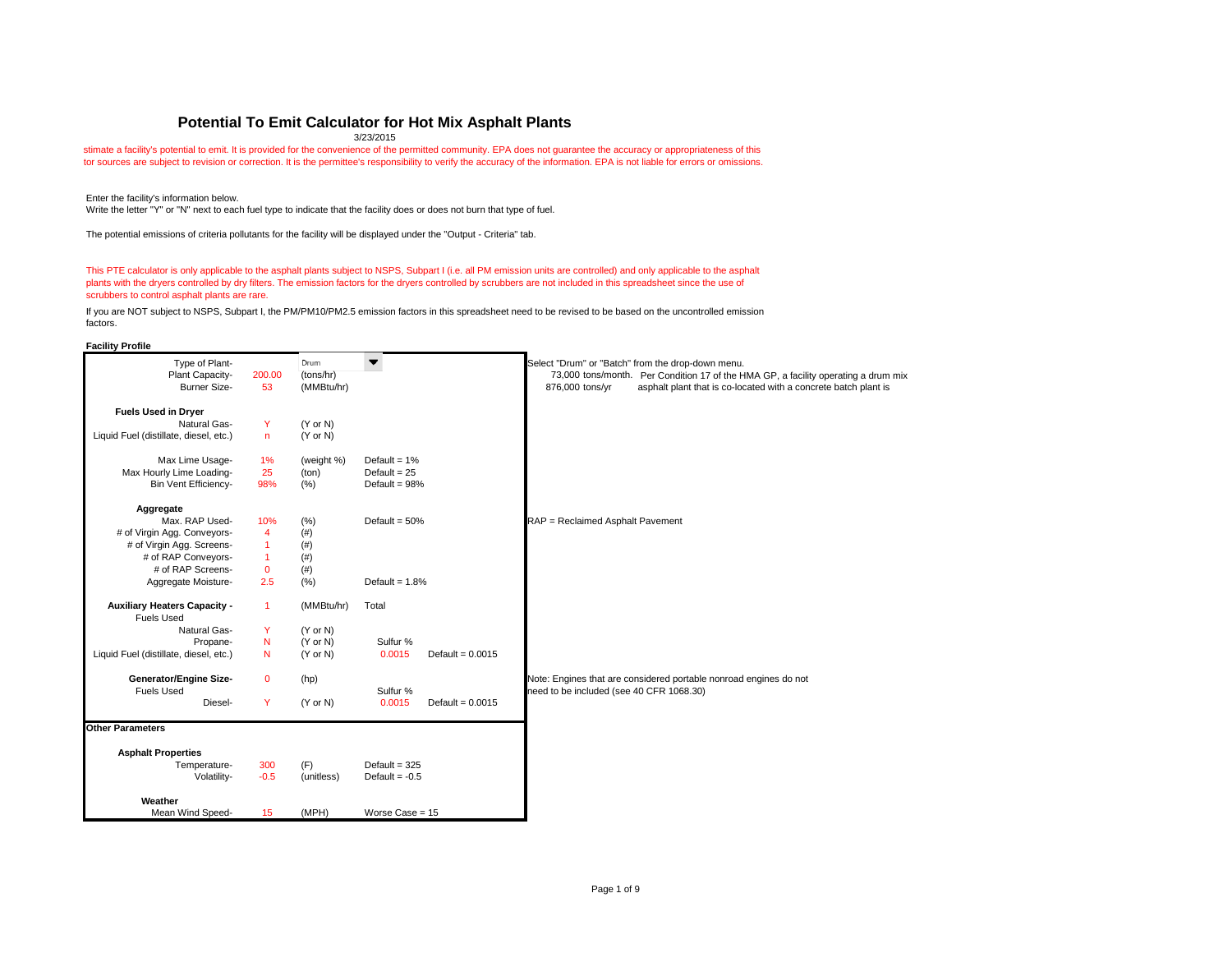3/23/2015

Type of Mixer: Drum Mix

#### **PTE (ton/yr)**

| Process                 | $NO_{X}$ | CO    | <b>VOC</b> | <b>PM</b> | $PM_{10}$ | PM <sub>2.5</sub> | SO <sub>2</sub> |
|-------------------------|----------|-------|------------|-----------|-----------|-------------------|-----------------|
| Dryer/Mixer             | 11.4     | 56.9  | 14.0       | 14.5      | 10.1      | 1.27              | 1.49            |
| Load-out/Silo Filling   |          | 1.15  | 7.53       | 0.73      | 0.73      | 0.73              |                 |
| Conveying               |          |       |            | 13.14     | 4.82      | 4.82              |                 |
| Screening               |          |       |            | 0.96      | 0.32      | 0.02              |                 |
| <b>Storage Piles</b>    |          |       |            | 3.17      | 1.50      | 0.23              |                 |
| Lime Silo Loading       |          |       |            | 4.82      | 4.82      | 4.82              |                 |
| <b>Auxiliary Heater</b> | 0.43     | 0.36  | 0.02       | 0.01      | 0.03      | 0.03              | 0.0             |
| Engine/Generator        | 0.0      | 0.0   | 0.00       | 0.00      | 0.00      | 0.00              | 0.00            |
| <b>Total PTE</b>        | 11.82    | 58.45 | 21.57      | 37.28     | 22.29     | 11.92             | 1.49            |

Note: Dryer/Mixer PTE reflect the 73,000 ton/month (876,000 ton/yr) production limit in the Hot Mix Asphalt General Permit

20.23

| <b>Maximum Fuel Usage</b>    |          |           |  |  |  |
|------------------------------|----------|-----------|--|--|--|
| <b>Operation Description</b> | gal/year | gal/month |  |  |  |
| Diesel Engine                |          |           |  |  |  |

| <b>Process</b>                      | <b>NOx</b> | CO    | <b>PM</b> | <b>PM10</b> | <b>PM2.5</b> | SO <sub>2</sub>       | <b>VOC</b> |
|-------------------------------------|------------|-------|-----------|-------------|--------------|-----------------------|------------|
|                                     | (tpy)      | (tpy) | (tpy)     | (tpy)       | (tpy)        | (tpy)                 | (tpy)      |
| Dryer/Drum Mixer                    | 11.39      | 56.94 | 14.45     | 10.07       | 1.27         | 1.49                  | 14.02      |
| Load-out/Silo Filling               |            | 1.15  | 0.73      | 0.73        | 0.73         |                       | 7.53       |
| Conveying                           | -          |       | 13.14     | 4.82        | 4.82         | $\tilde{\phantom{a}}$ |            |
| Screening                           |            |       | 0.96      | 0.32        | 0.02         | ۰                     |            |
| <b>Storage Piles</b>                |            |       | 3.17      | 1.50        | 0.23         | $\blacksquare$        |            |
| Lime Silo Loading                   |            |       | 4.82      | 4.82        | 4.82         |                       |            |
| <b>Auxiliary Heater</b>             | 0.43       | 0.36  | 0.01      | 0.03        | 0.03         | 0.00                  | 0.02       |
| Total                               | 11.82      | 58.45 | 37.28     | 22.29       | 11.92        | 1.49                  | 21.57      |
| <b>Minor NSR Permitting Thresho</b> | 10         | 10    | 10        | 5           | 3            | 10                    |            |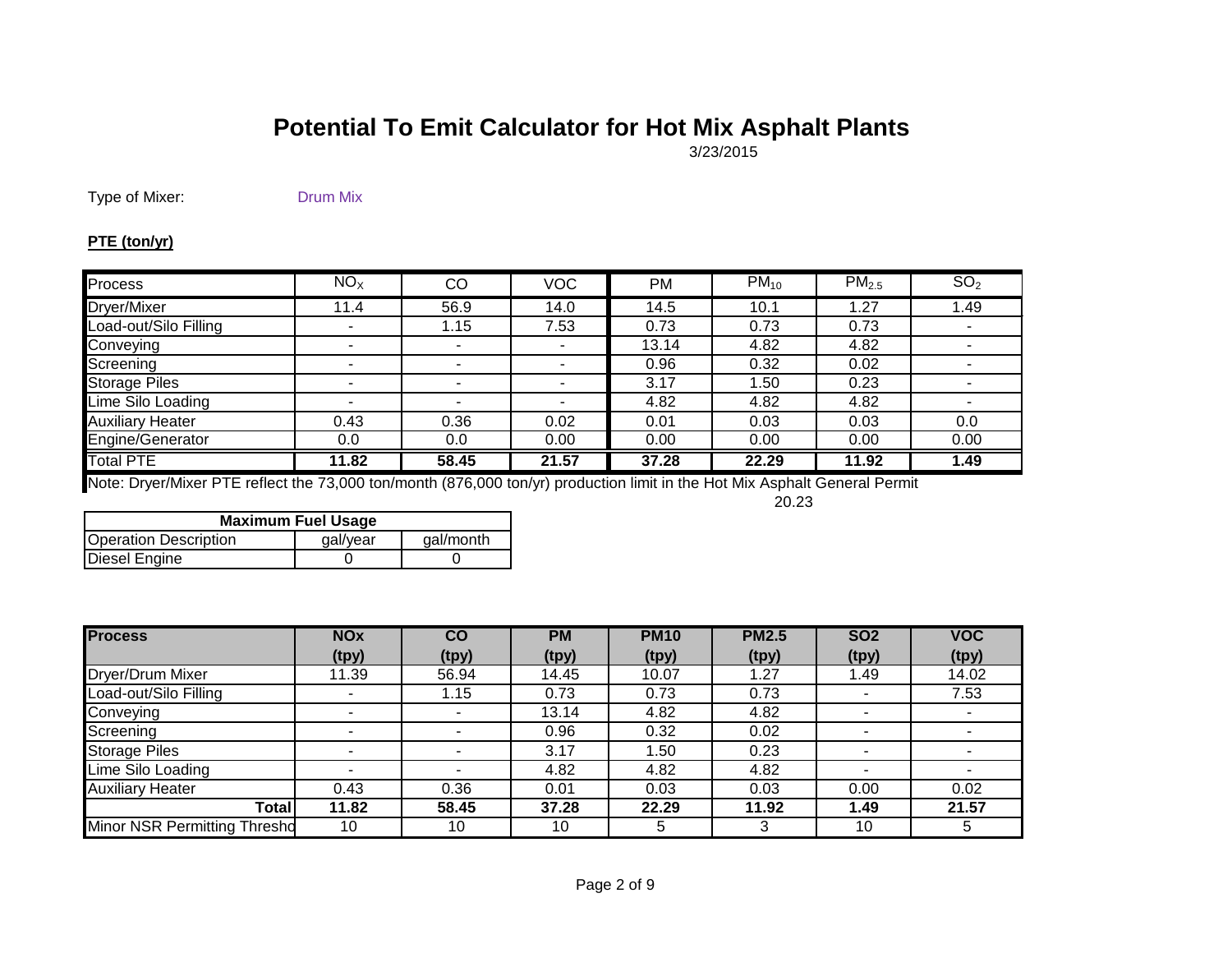Purple values are pulled from other workshe Blue values are results

| <b>Worst Case Totals</b> |                   | <b>PTE</b> |          |
|--------------------------|-------------------|------------|----------|
|                          | Pollutant         | (lb/hr)    | (ton/yr) |
|                          | PM                | 6.60       | 28.91    |
|                          | $PM_{10}$         | 8.25       | 20.15    |
|                          | PM <sub>2.5</sub> | 0.58       | 2.54     |
|                          | SO <sub>2</sub>   | 0.68       | 2.98     |
|                          | NO <sub>x</sub>   | 5.20       | 22.78    |
|                          | CO                | 26.00      | 113.88   |
|                          | VOC               | 6.40       | 28.03    |

| PTE of PM/PM <sub>10</sub> |           |                        |                  |          |         |
|----------------------------|-----------|------------------------|------------------|----------|---------|
|                            |           | <b>Emission Factor</b> | <b>Emissions</b> |          |         |
|                            | Pollutant | (lb/ton)               | (lb/hr)          | (ton/yr) | tons/yr |
|                            | PM        | 0.033                  | 6.60             | 28.91    | 14.454  |
|                            | $PM_{10}$ | 0.023                  | 8.25             | 20.15    | 10.074  |

Note: These are the emission factors for the dryers controlled by dry filters.

| PTE of $PM_{2.5}$ |            |                        |                  |          |         |
|-------------------|------------|------------------------|------------------|----------|---------|
|                   |            | <b>Emission Factor</b> | <b>Emissions</b> |          |         |
|                   | Pollutant  | (lb/ton)               | (lb/hr)          | (ton/yr) | tons/yr |
|                   | $PM_{2.5}$ | 0.0029                 | 0.58             | 2.54     | 1.2702  |

Note: This is the emission factor for the dryers controlled by dry filters.

| $SO_2/NO_X/CO$ |                                   | <b>PTE</b>             |                  |          |                    |                        |                  |          |         |
|----------------|-----------------------------------|------------------------|------------------|----------|--------------------|------------------------|------------------|----------|---------|
|                | <b>Natural Gas</b><br>Liquid Fuel |                        |                  |          | <b>Natural Gas</b> |                        |                  |          |         |
|                | Pollutant                         | <b>Emission Factor</b> | <b>Emissions</b> |          | Pollutant          | <b>Emission Factor</b> | <b>Emissions</b> |          |         |
|                |                                   | (lb/ton)               | (lb/hr)          | (ton/yr) |                    | (lb/ton)               | (lb/hr)          | (ton/yr) | tons/yr |
|                | SO <sub>2</sub>                   | 0.0034                 | 0.68             | 2.98     | SO <sub>2</sub>    | 0.011                  | 0.00             |          | 1.49    |
|                | NO <sub>X</sub>                   | 0.026                  | 5.20             | 22.78    | NO <sub>x</sub>    | 0.038                  | 0.00             |          | 11.39   |
|                | CO                                | 0.13                   | 26.00            | 113.88   | CO                 | 0.13                   | 0.00             |          | 56.94   |

| VOC | PTF       |                        |           |          |        |
|-----|-----------|------------------------|-----------|----------|--------|
|     | Pollutant | <b>Emission Factor</b> | Emissions |          |        |
|     |           | (lb/ton)               | (lb/hr)   | (ton/yr) |        |
|     | voc       | 0.032                  | 6.40      | 28.03    | 14.016 |

#### **Note:**

1. Emission factors are from AP-42, Chapter 11.1, Tables 11.1-3, 11.1-4, 11.1-7, and 11.1-8 for Hot Mix Asphalt Plants (updated 03/2004), except for NOx -see Note 2. 2. NOx emission factor for liquid fuel based on Technical Support Document for Asphalt Plants by Washington's Department of Ecology (updated 01/2011). Value based on 20 sets of performance test data - 75th percentile plus 10%.

#### **Methodology**

PTE (lb/hr) = Facility Capacity (ton/hr)  $x$  EF (lb/ton) PTE  $(ton/yr) = PTE$  (lbs/hr) x 8760 hr/yr x 1 ton/2000 lb 3/23/2015

# **Emissions from Drum Mix Hot Mix Asphalt Production - Criteria Pollutants** 200 ton/hr

Facility Capacity:

## **Potential To Emit Calculator for Hot Mix Asphalt Plants**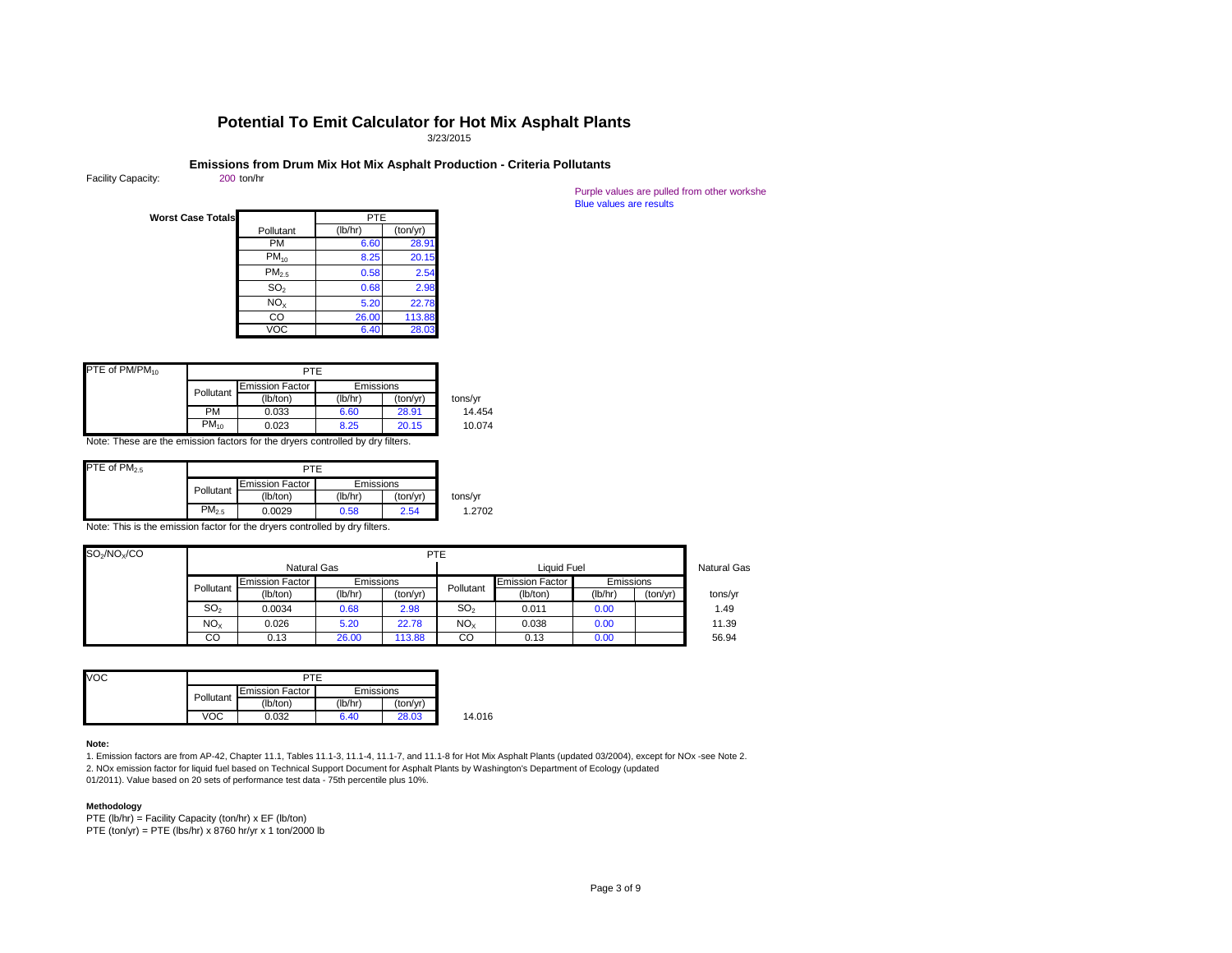3/23/2015

### **Emissions from Load-Out and Silo Filling Operations - Criteria Pollutants**

200 Facility Capacity (ton/hr)

300 Temp (used to calculate EF) -0.5 Volatility (used to calculate EF)

**Totals Blue values are results Blue values are results** Pollutant PTE (lb/hr) (ton/yr) PM 0.1661 0.73 PM<sub>10</sub> 0.1661 0.73 PM<sub>2.5</sub> 0.1661 0.73 VOC 1.7188 7.53<br>CO 0.2625 1.15  $0.2625$  1.15

Purple values are pulled from other worksheet

| Load-Out | Pollutant               | Emission Factor | <b>PTE</b> |          |
|----------|-------------------------|-----------------|------------|----------|
|          |                         | (lb/ton)        | (lb/hr)    | (ton/yr) |
|          | Total PM                | 0.000363        | 0.0726     | 0.32     |
|          | $PM_{10}^2$             | 0.000363        | 0.0726     | 0.32     |
|          | $\overline{PM_{2.5}}^2$ | 0.000363        | 0.0726     | 0.32     |
|          | VOC <sup>3</sup>        | 0.002087        | 0.4175     | 1.83     |
|          | CO                      | 0.000720        | 0.1441     | 0.63     |

| Silo Filling | Pollutant        | <b>Emission Factor</b> | PTE.    |          |  |
|--------------|------------------|------------------------|---------|----------|--|
|              |                  | (lb/ton)               | (lb/hr) | (ton/yr) |  |
|              | Total PM         | 0.000468               | 0.0935  | 0.41     |  |
|              | $PM_{10}^2$      | 0.000468               | 0.0935  | 0.41     |  |
|              | $PM_{2.5}^2$     | 0.000468               | 0.0935  | 0.41     |  |
|              | VOC <sup>3</sup> | 0.006507               | 1.3014  | 5.70     |  |
|              | CO               | 0.000592               | 0.1184  | 0.52     |  |

#### **Note:**

1. Emission factors are from AP-42, Chapter 11.1, Tables 11.1-14 and 11.1-16 for Hot Mix Asphalt Plants (Updated 03/04).

2. Assume  $PM_{10}$  and  $PM_{2.5}$  emissions are equal to PM emissions.

3. According to AP-42, Table 11.1-16, 94% of the TOC emissions from load-out operations are VOC. 100% of the TOC emissions from silo filling operations are

#### **Methodology**

PTE (lb/hr) = Facility Capacity (ton/hr) x EF (lb/ton) PTE (ton/hr) = PTE (lbs/hr) x 8760 hr/yr x 1 ton/2000 lb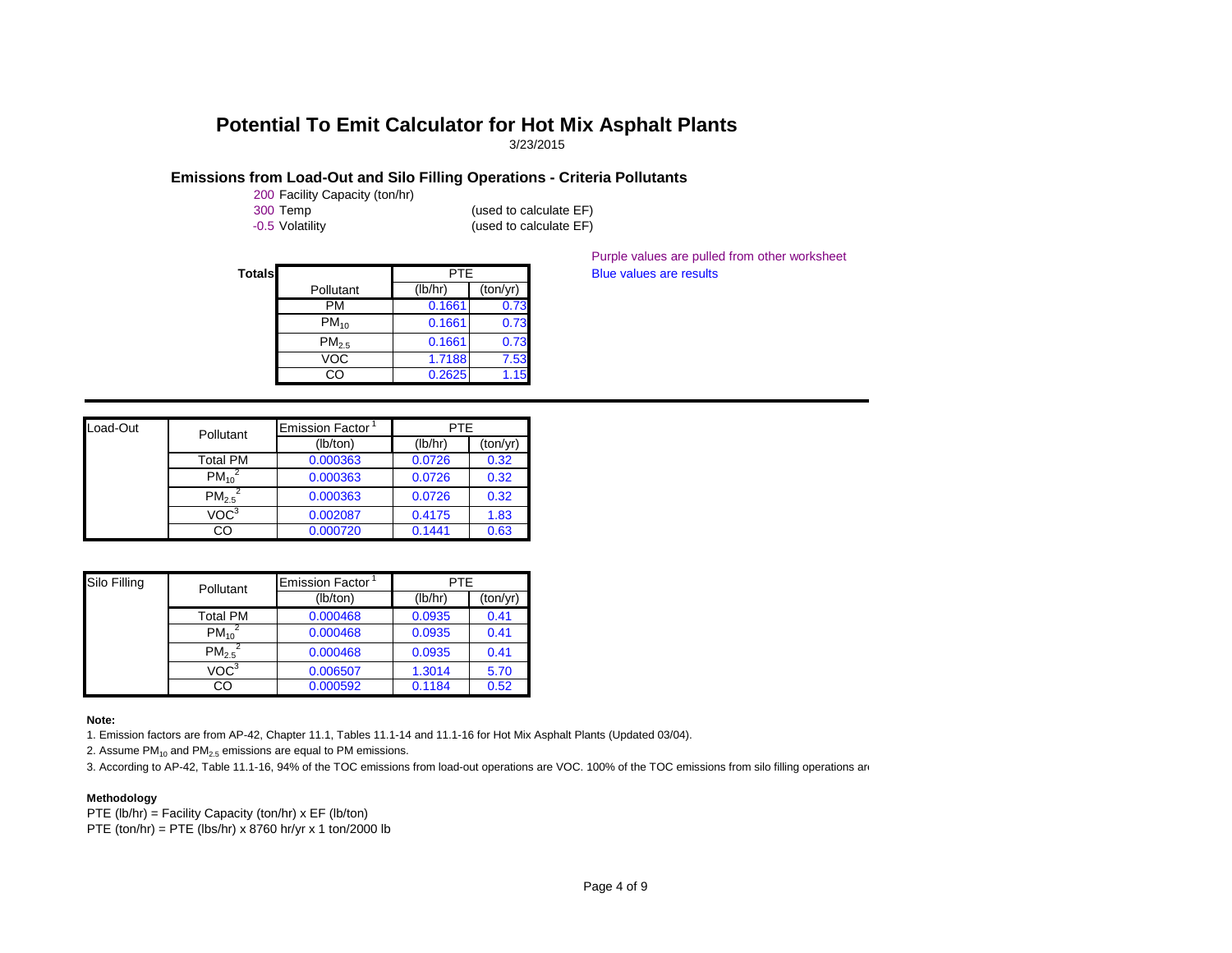|                        |                   | <b>PTE</b> |
|------------------------|-------------------|------------|
|                        | Pollutant         | (tons/yr)  |
| <b>Conveying Total</b> | РM                | 13.14      |
|                        | $PM_{10}$         | 4.82       |
|                        | PM <sub>2.5</sub> | 4.82       |
| <b>Screening Total</b> | PM                | 0.96       |
|                        | $PM_{10}$         | 0.32       |
|                        | PM <sub>2.5</sub> | 0.02       |

10% Max. RAP Used (%) **Max. RAP Used (%)** Purple values are pulled from other worksheet 4 and 4 and 4 and 4 and 4 and 4 and 4 and 4 and 4 and 4 and 4 and 4 and 4 and 4 and 4 and 4 and 4 and 4 and 4 and 4 and 4 and 4 and 4

| Conveying       |                       |                 |               |                              | PM            |           |                              | Controlled<br>$PM_{10}$ | $PM_{2.5}$ |                               |               |           |
|-----------------|-----------------------|-----------------|---------------|------------------------------|---------------|-----------|------------------------------|-------------------------|------------|-------------------------------|---------------|-----------|
| Table 11.19.2-2 | Source                | Number of Units | Max. Capacity | Emission Factor <sup>1</sup> | <b>PTE</b>    |           | Emission Factor <sup>1</sup> | <b>PTE</b>              |            | Emission Factor <sup>1</sup>  | <b>PTE</b>    |           |
| (8/04)          |                       |                 | (ton/hr/unit) | (lbs/ton)                    | (lbs/hr/unit) | (tons/yr) | (lbs/ton)                    | (lbs/hr/unit)           | (tons/yr)  | (lbs/ton)<br>0.0011<br>0.0011 | (lbs/hr/unit) | (tons/yr) |
|                 | Virgin Agg. Conveyors |                 | 180           | 0.0030                       | 0.540         | 10.51     | 0.001'                       | 0.198                   | 3.85       |                               | 0.198         | 3.85      |
|                 | <b>RAP Conveyors</b>  |                 | 20            | 0.0030                       | 0.06          | 2.63      | 0.0011                       | 0.022                   | 0.96       |                               | 0.022         | 0.96      |
|                 |                       |                 |               |                              |               |           |                              |                         |            |                               |               |           |

| Screening       |                     |                 |               | Controlled                   |               |                                             |           |               |           |                              |                    |           |  |
|-----------------|---------------------|-----------------|---------------|------------------------------|---------------|---------------------------------------------|-----------|---------------|-----------|------------------------------|--------------------|-----------|--|
|                 |                     |                 |               | <b>PM</b>                    |               |                                             | $PM_{10}$ |               |           | $PM_{2.5}$                   |                    |           |  |
| Table 11.19.2-2 | Source              | Number of Units | Max. Capacity | Emission Factor <sup>1</sup> |               | Limited PTE<br>Emission Factor <sup>1</sup> |           | Limited PTE   |           | Emission Factor <sup>1</sup> | <b>Limited PTE</b> |           |  |
| (8/04)          |                     |                 | (ton/hr/unit) | (lbs/ton)                    | (lbs/hr/unit) | (tons/yr)                                   | (lbs/ton) | (lbs/hr/unit) | (tons/yr) | (lbs/ton)                    | (lbs/hr/unit)      | (tons/yr) |  |
|                 | Virgin Agg. Screens |                 | 180           | 0.0011                       | 0.198         | 0.96                                        | 0.00037   | 0.067         | 0.32      | 0.000025                     | 0.005              | 0.02      |  |
|                 | <b>RAP Screens</b>  |                 |               | 0.0011                       | 0.022         | 0.00                                        | 0.00037   | 0.007         | $0.00\,$  | 0.000025                     | 0.00               |           |  |

#### **Note:**

1. Emission factors are from AP-42, Chapter 11.19, Table 11.19.2-2 for Crushed Stone Processing and Pulverized Mineral Processing (Updated 08/04).

The emission factors selected are the ones with controlled since this facility is subject to NSPS, Subpart I.

2. Assume  $PM<sub>2.5</sub>$  emissions are equal to  $PM<sub>10</sub>$  emissions.

#### **Methodology**

PTE (lb/hr/unit) = Max. Capacity (ton/hr/unit)  $x \text{ EF (lb/ton)}$ 

PTE  $(ton/yr) = PTE (lbs/hr/unit) \times 8760 (hr/yr) \times 1 ton/2000 lb \times Number of Units$ 

## **Potential To Emit Calculator for Hot Mix Asphalt Plants**

3/23/2015

# **Emissions from Aggregate Handling Operations**<br>200 Facility Capacity (tons/hr)

- 
- 200 Facility Capacity (tons/hr)<br>10% Max. RAP Used (%)
- 4 # of Virgin Agg. Conveyors (#)<br>1 # of Virgin Agg. Screens (#)
- 1 # of Virgin Agg. Screens (#)<br>1 # of RAP Conveyors (#)
- $#$  of RAP Conveyors  $#$
- 0 # of RAP Screens (#)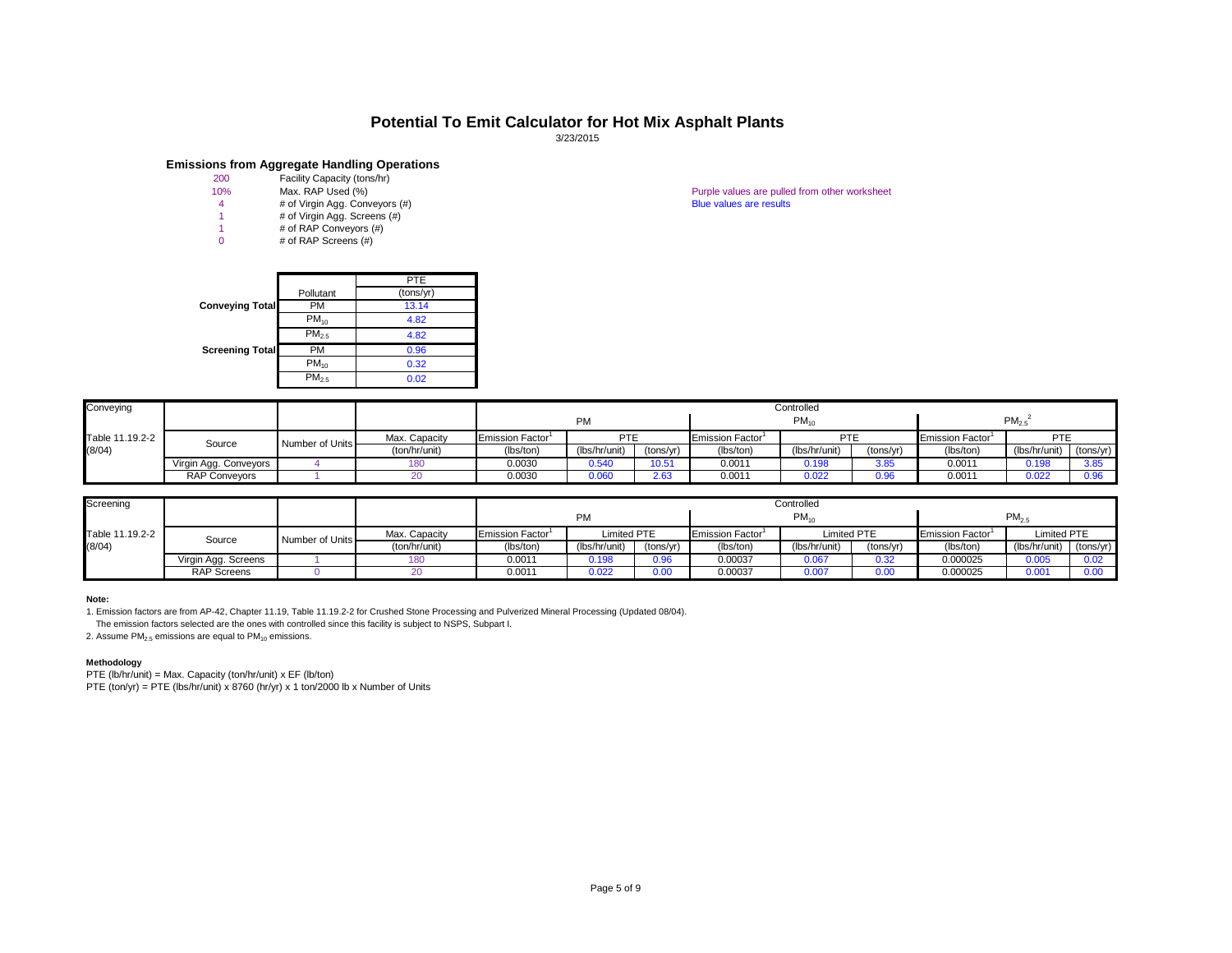3/23/2015

#### **Emissions from Storage Piles**

| 200       | Facility Capacity (tons/hr)                                            |                                               |
|-----------|------------------------------------------------------------------------|-----------------------------------------------|
| 1.752.000 | Max. Annual Production (ton/yr), based on the operation of 8760 hr/yr. |                                               |
| 2.5       | Agg. Moisture (%)                                                      | Purple values are pulled from other worksheet |
| 15        | Mean Wind Speed (MPH)                                                  | Blue values are results                       |

According to AP42, Chapter 13.2.4 - Aggregate Handling and Storage Piles (updated 11/06), the particulate emission factors for storage piles can be estimated from the following equation:

$$
Ef = \frac{k \times 0.0032 \times (U/5)^{1.3}}{(M/2)^{1.4}}
$$

where:

- Ef = Emission Factor (lbs/ton)
- 
- 

 $k =$  Particle size multipliers = 0.74 for PM, 0.35 for PM<sub>10</sub>, and 0.053 for PM<sub>2.5</sub>  $U = Mean$  wind speed (MPH) = 15 MPH (provided by the facility)  $M =$  Moisture content (%) = 2.5 % (provided by the facility)

|            | <b>Emission Factor</b> | Control Efficiency | PTF       |
|------------|------------------------|--------------------|-----------|
| Pollutant  | (lb/ton)               | $\frac{(0)}{(0)}$  | (tons/yr) |
| PM         | 0.00723                | 50%                | 3.17      |
| $PM_{10}$  | 0.00342                | 50%                | 1.50      |
| $PM_{2.5}$ | 0.00052                | 50%                | 0.23      |

#### **Note:**

1. Since this facility is subject to NSPS, Subpart I, the particulate emissions control efficiency for storage piles is assumed to be 50%.

#### **Methodology**

PTE (ton/yr) = Max. Annual Production (ton/yr) x EF (lb/ton) x 1 ton/2000 lb x (1-Control Efficiency)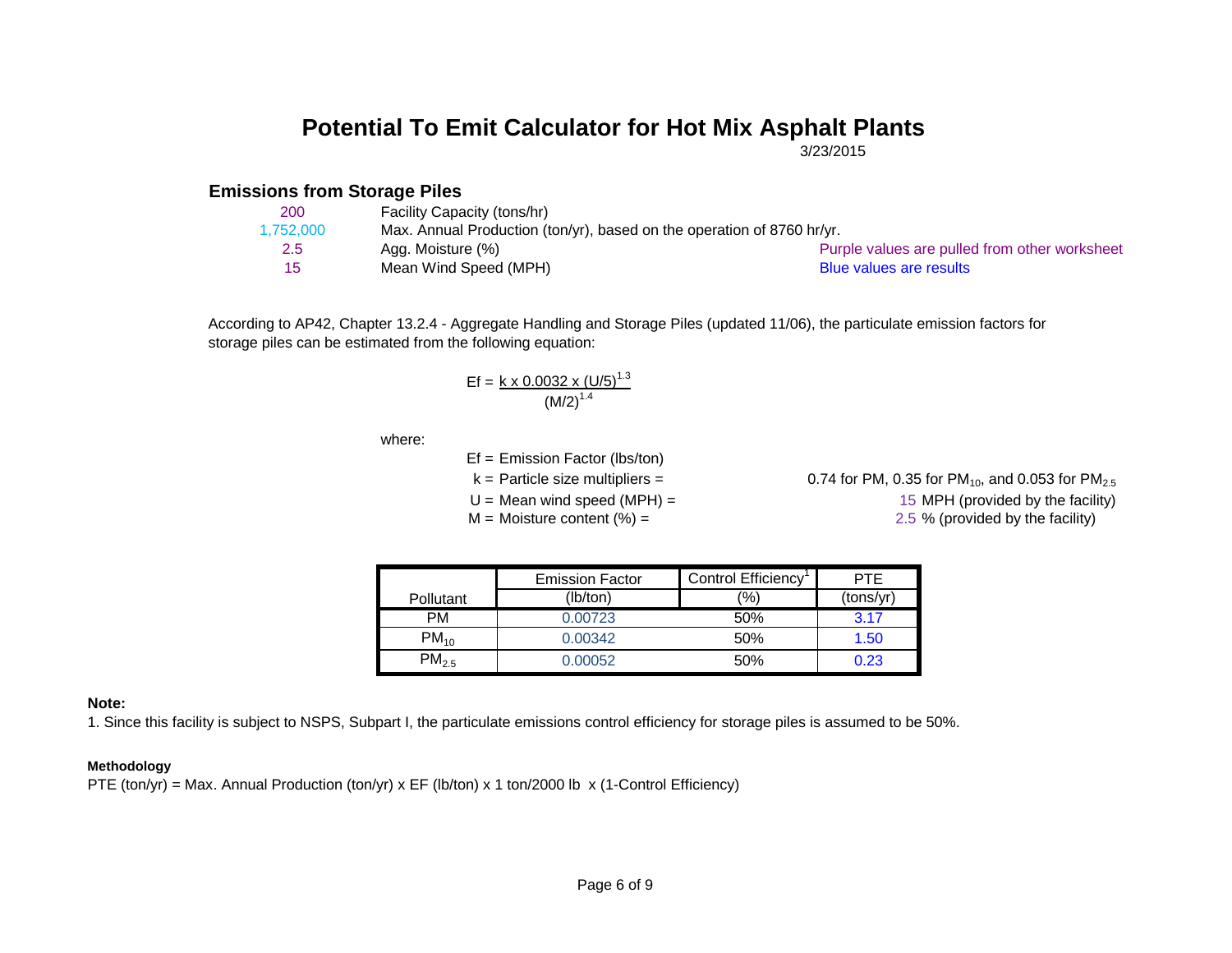3/23/2015

Lime Silo Loading<br>25 Max. Hourly Load (ton/hr) 98% Bin Vent Control Efficiency (%) Blue values are results

Purple values are pulled from o

| Lime Silo Loading |             |                        | Controlled (8,760 hr/yr) |       |      |  |
|-------------------|-------------|------------------------|--------------------------|-------|------|--|
|                   | Pollutant   | <b>Emission Factor</b> | Control Eff.             |       | PTE  |  |
|                   |             | (lb/ton)               | (lb/hr)<br>%<br>(ton/yr) |       |      |  |
|                   | <b>PM</b>   | 2.2                    | 98%                      | 1.100 | 4.82 |  |
|                   | $PM_{10}^2$ | $2.2^{\circ}$          | 98%                      | 1.100 | 4.82 |  |
|                   | $PM_{2.5}$  | 2.2                    | 98%                      | 1.100 | 4.82 |  |

#### **Note:**

1. Emission factors are from AP-42, Chapter 11.17, Table 11.17-4 for Lime Manufacturing (Updated 02/98)(SCC 3-05-016-15).

2. Assume  $PM_{10}$  and  $PM_{2.5}$  emissions are equal to PM emissions.

#### **Methodology**

- PTE (lb/hr) = Max. Hourly Load (ton/hr) x EF (lb/ton) x (1-Control Eff.)
- PTE (ton/hr) = PTE (lb/hr) x 8760 hr/yr x 1 ton/2000 lbs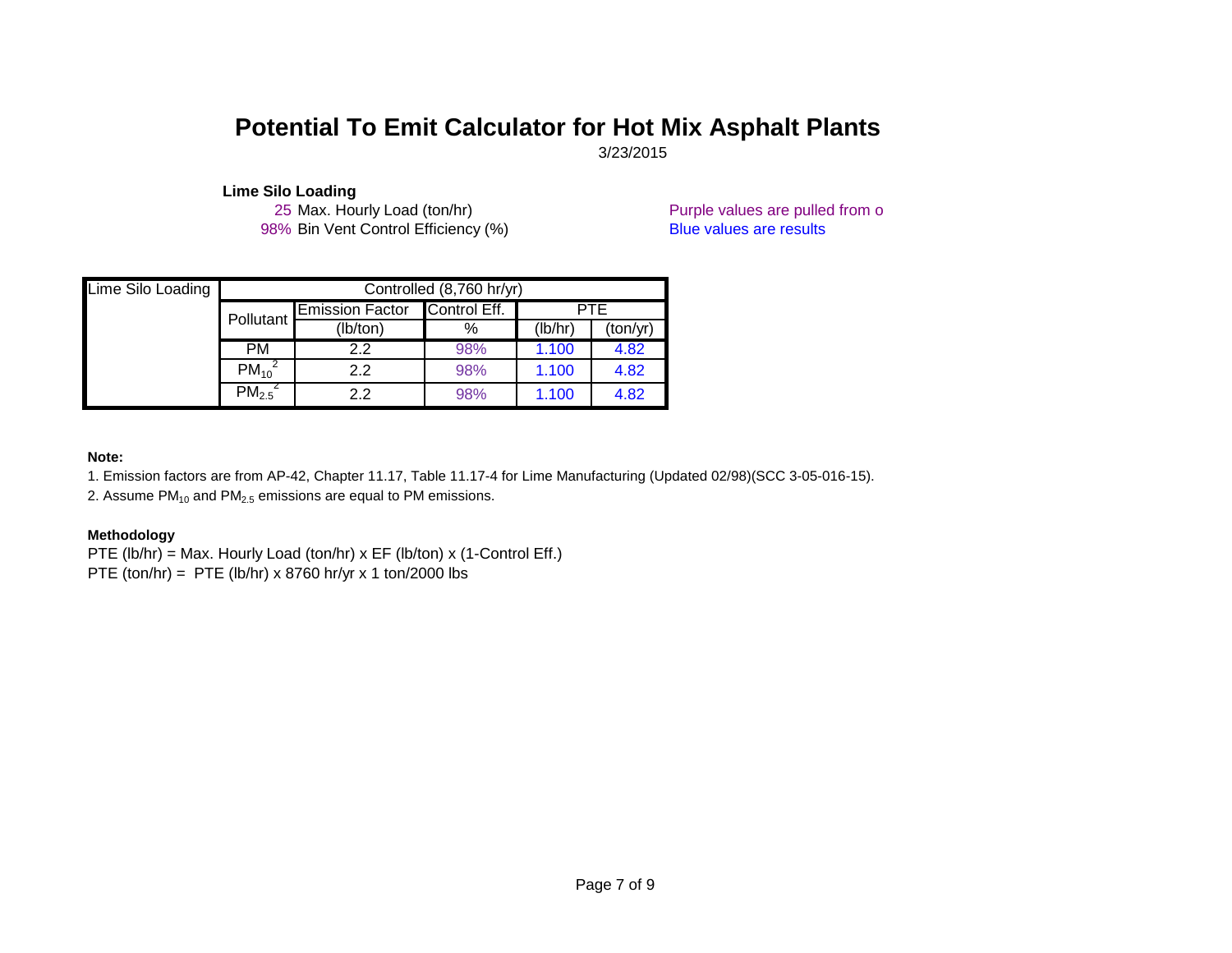#### Purple values are pulled from other workshe Blue values are results

PM  $\,$ i PM $_{10}$  i PM $_{2.5}$  i SO $_{2}$  i NO $_{\rm X}$  i CO i VOC **0.01 0.03 0.03 0.00 0.43 0.36 0.02**

#### **Fuel Type: Natural Gas Used:** Y

| Usec |
|------|
|------|

| <b>Worst Case PTE (ton/yr)</b> |  |  |
|--------------------------------|--|--|
|--------------------------------|--|--|

| .<br>----                               |           |           |                   |                 |                 |      |            |
|-----------------------------------------|-----------|-----------|-------------------|-----------------|-----------------|------|------------|
|                                         |           |           |                   | Pollutant       |                 |      |            |
|                                         | <b>PM</b> | $PM_{10}$ | PM <sub>2.5</sub> | SO <sub>2</sub> | NO <sub>X</sub> | CO   | <b>VOC</b> |
| Emission Factor <sup>1</sup> (lb/MMSCF) | 1.9       | 7.6       | 7.6               | 0.6             | 100             | 84   | 5.5        |
| PTE (ton/yr)                            | 0.01      | 0.03      | 0.03              | 0.00            | 0.43            | 0.36 | 0.02       |

**Note:**

1. Emission factors are from AP-42, Chapter 1.4, Tables 1.4-1 and 1.4-2 (updated 07/98).

2. PM<sub>10</sub> emission factor is condensable and filterable PM combined. PM emission factor is for filterable PM only.

3. Assume  $PM_{2.5}$  emissions are equal to  $PM_{10}$  emissions.

#### **Methodology**

PTE (ton/yr) = Heat Input (MMBtu/hr) x 1 MMSCF/1,020 MMBtu x EF (lb/MMSCF) x 8760 hr/yr x 1 ton/2000 lb

| Fuel Type: | Propane                                 | Used: |           |           | <b>Sulfur Content:</b> |                 | 0.00%           |      |            |
|------------|-----------------------------------------|-------|-----------|-----------|------------------------|-----------------|-----------------|------|------------|
|            |                                         |       |           |           |                        | Pollutant       |                 |      |            |
|            |                                         |       | <b>PM</b> | $PM_{10}$ | $PM_{2.5}$             | SO <sub>2</sub> | NO <sub>X</sub> | CO   | <b>VOC</b> |
|            | Emission Factor <sup>1</sup> (lbs/kgal) |       | 0.2       | 0.7       | 0.7                    | 0               | 13              | 7.5  | 1.0        |
|            | PTE (ton/yr)                            |       | 0.00      | 0.00      | 0.00                   | 0.00            | 0.00            | 0.00 | 0.00       |

**Note:**

1. Emission factors are from AP-42, Chapter 1.5, Tables 1.5 (updated 07/08).

2.  $PM_{10}$  emission factor is condensable and filterable PM combined. PM emission factor is for filterable PM only.

3. Assume  $PM<sub>2.5</sub>$  emissions are equal to  $PM<sub>10</sub>$  emissions.

#### **Methodology**

PTE (ton/yr) = Heat Input (MMBtu/hr) x 1 kgal/91.5 MMBtu x EF (lb/kgal) x 8760 hr/yr x 1 ton/2000 lb

#### **Fuel Type:**

| <b>Liquid Fuel</b>                     | Used: | N    | <b>Sulfur Content:</b> |                   |                 |                 | 0.002% |            |  |  |
|----------------------------------------|-------|------|------------------------|-------------------|-----------------|-----------------|--------|------------|--|--|
|                                        |       |      |                        |                   | Pollutant       |                 |        |            |  |  |
|                                        |       | PM   | $PM_{10}$              | PM <sub>2.5</sub> | SO <sub>2</sub> | NO <sub>X</sub> | CO     | <b>VOC</b> |  |  |
| Emission Factor <sup>1</sup> (lb/kgal) |       | 2.0  | 3.3                    | 2.55              | 0.213           | 20              | 5.0    | 0.34       |  |  |
| <b>PTE</b> (ton/yr)                    |       | 0.00 | 0.00                   | 0.00              | 0.00            | 0.00            | 0.00   | 0.00       |  |  |

**Note:**

1. Emission factors are from AP-42, Chapter 1.3, Tables 1.3-1, 1.3-2, and 1.3-3 for Fuel Oil Combustion (updated 05/10).

2. PM<sub>10</sub> emission factor is condensable and filterable PM combined. PM emission factor is for filterable PM only.

#### **Methodology**

PTE (ton/yr) = Heat Input (MMBtu/hr) x 1 kgal/140 MMBtu x EF (lb/kgal) x 8760 hr/yr x 1 ton/2000 lb

## **Potential To Emit Calculator for Hot Mix Asphalt Plants**

3/23/2015

# **Emissions from Auxiliary Heaters - Criteria Pollutants**<br>1 Heat Input (MMBtu/hr)